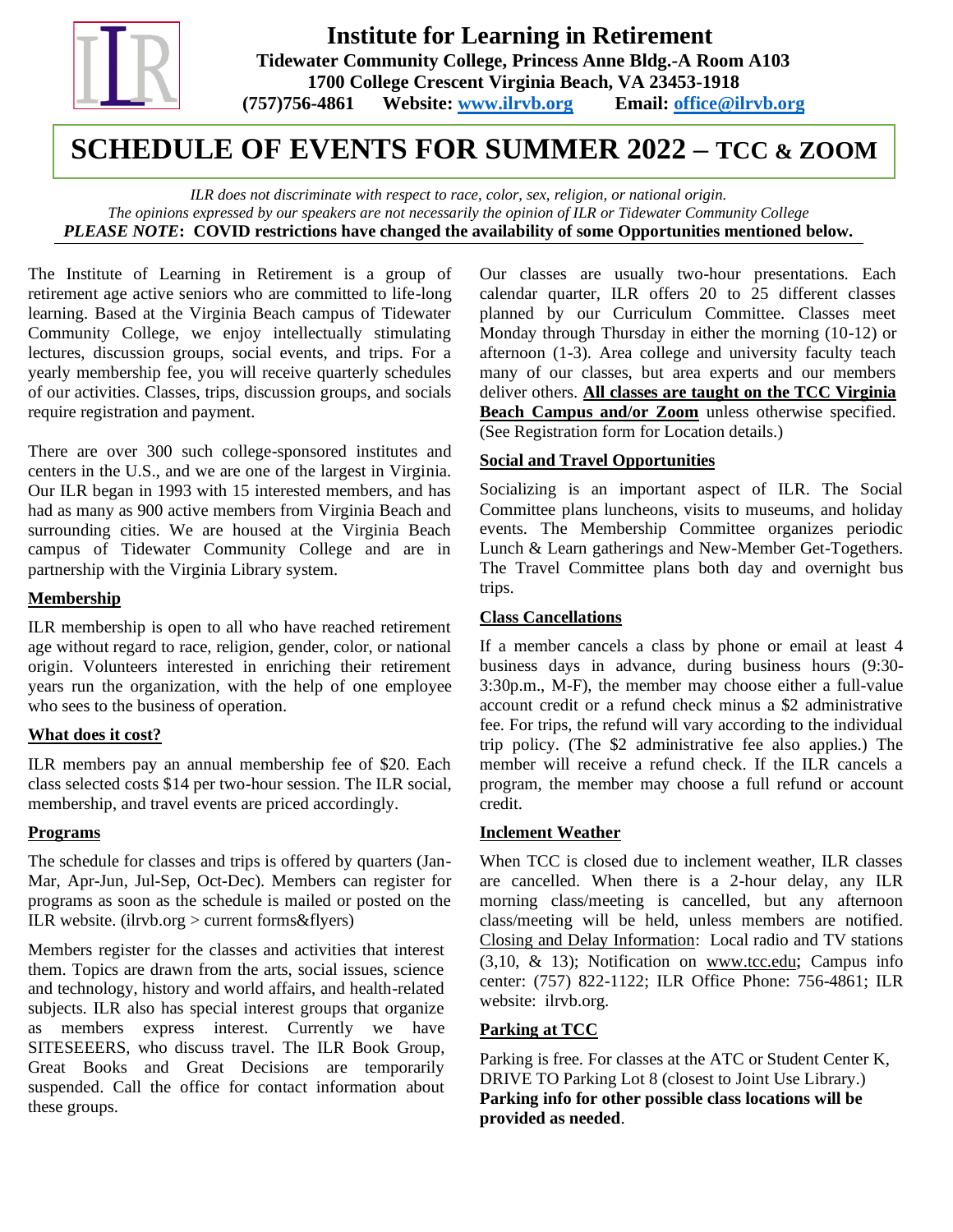#### **Dear ILR Members,**

## **We are happy to continue offering July & August classes both at the Tidewater Community College-Virginia Beach Campus and via Zoom. Please be aware of the following:**

**COVID Protocols:** ILR will be following all CDC, State and TCC COVID protocols that are applicable at the time of the classes. In addition, whether we are using the ATC or Pungo Auditorium, both are large enough to allow plenty of social distancing and TCC will do COVID-level cleaning between classes. Your health is our primary concern and we will provide email updates as they become available. *Currently, mask use is optional.*

**Types of Class Presentations:** During this time of transition, ILR plans to offer the following class presentation options, based on the speaker's availability. To determine how your chosen class will be presented, check the "Location" line of the class descriptions given in this schedule. Also, on the Registration form, the "Location" column will show either "TCC-Z", "TCC" or "Zoom Only".

- ❖ **TCC/Zoom:** (TCC-Z) These classes will be offered in-person at TCC AND on Zoom simultaneously. The speaker will be at TCC. Zoom participants will be able to see the speaker's slides and hear the speaker. The speaker may walk away from the limited scope of the camera, so their face may not be visible all of the time. Questions may be asked through Zoom or in-person. The Zoom link will be sent to **all** who register. **Each Member** may decide which method of class attendance is preferred. You do not need to notify the office in advance of your choice, simply plan to be either at TCC or at your computer before class begins.
- ❖ **TCC:** These classes will **only** be offered in-person on the TCC-VB campus.
- ❖ **Zoom Only**: These classes will **only** be offered via Zoom. Registered members will be sent a Zoom link to access the class.

The views, information, or opinions expressed during the class are solely those of the individuals involved and do not necessarily represent those of the Institute for Learning in Retirement or TCC. All videos, content and materials are the property of the speaker. Participants are prohibited from making, copying or distributing all or part of any audio or video recordings of programs.

**Photography:** The ILR reserves the right to take photographs or videos during the operation of any program or part thereof and to use them, whether taken by a representative of the ILR or by other participants, for promotional purposes. By enrolling in an ILR program, participants agree to allow their images to be used in such photography; participants who prefer that their images not be used are asked to identify themselves to program staff and the photographer at the commencement of their program.

Amazing Classes Await. Let the Fun Begin!!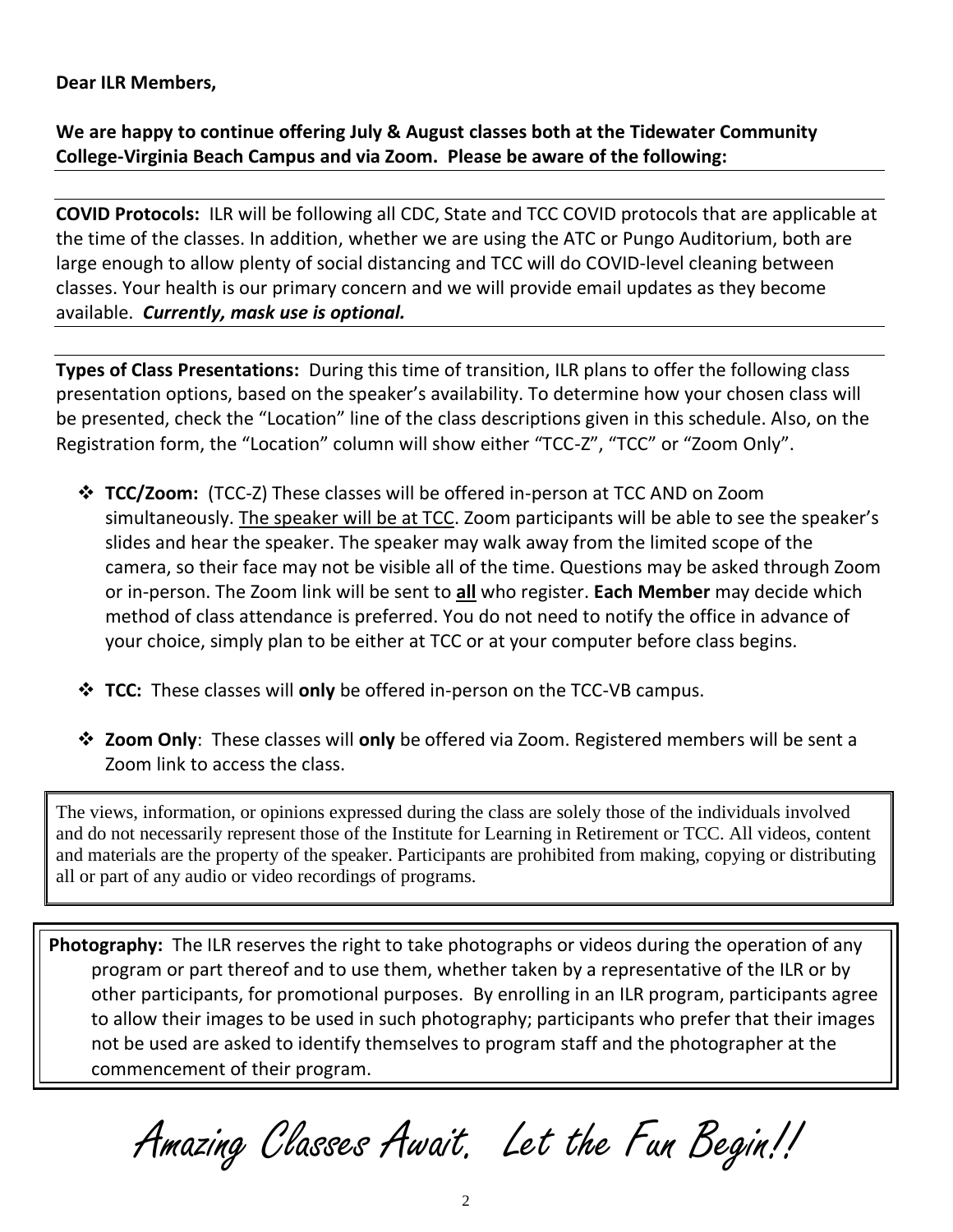

#### **Course Title: The Mansion in the Wilderness in Virginia Beach**

**Date and Time:** Monday, July 11, 10:00 - 12:00 **Location:** TCC and ZOOM

**Course Description:** Three different American Presidents considered this property as a Summer White House. It had its own power and water supply, electric elevator, orchard, vegetable garden, mill, stables, carriage house, livestock, waterfront views, windmill, its own stop on the electric train line, possible slave quarters, and rumors of organized crime and illegal drug use. This presentation will discuss its various owners through photos and research, and local stories of Dr. John Miller-Masury, the man associated with the property.

**Speaker: Dr. Robert Baxter** is a native of Tidewater Virginia and currently volunteers as Contact Ranger & Historical Interpreter with False Cape and First Landing State Parks. He holds a PhD & MA in Education from UVa and a BA in History from ODU. He did postdoctoral work at the University of Dayton in educational technology. He was Asst. Dean & Instructor at UVA. He was formerly VP of a local technology company serving a variety of clients including NASA, DoD, State of NC, FEMA, Disney, and CMS. As Principal of Baxter Warner Associates, he is under contract as historical interpreter on the Nature Bus of Norfolk.



# **Course Title: The Value of Philosophy for Everyday Life**

**Date and Time:** Tuesday, July 12, 1:00 - 3:00 pm **Location:** TCC and ZOOM

**Course Description:** For the ancient Greeks, philosophy was not merely a theoretical exercise. The true philosopher or "lover of wisdom" was committed to living a contemplative and self-disciplined life in the pursuit of truth. The dedicated practice of philosophy promised the ability to meet life's challenges with serenity and courage. Over the centuries, philosophy gradually retreated into the university, where it became a purely academic study having little to do with the concerns and problems of people's actual lives. The 20th-century British philosopher Bertrand Russell, writing in the shadow of the second world war and the looming threat of nuclear holocaust, spoke of the urgent need to recover the practice of philosophy in everyday life.

**Speaker: Dr. Steven Emmanuel** is the Dean of the Susan S. Goode School of Arts and Humanities at Virginia Wesleyan University. He received his PhD from Brown University and his BA from Boston University. He was a Fulbright Fellow at the University of Copenhagen from 1985-1986.



# **Course Title: John Dickinson**

**Date and Time:** Thursday, July 14, 1:00 - 3:00 pm **Location:** TCC and ZOOM

**Course Description:** John Dickinson is one of our most important Founding Fathers and Founding Framers of the entire American Revolution, yet most Americans have never heard of him. What is known about him is from the musical "1776" or from the HBO series "John Adams" where Dickinson is portrayed as a foil for John Adams; someone who opposes American Independence. Who really was John Dickinson? In this presentation, Randolph G. Flood will explore the real John Dickinson and what he meant to American Independence and the creation of the United States of America.

**Speaker: Randy Flood** is a historian and Co-founder of The *Real* American Revolution; a nonprofit organization established to educate citizens about the American Revolution. Professionally, Randy began his career by serving on the staff of the United States Senate and has taught courses about politics and the legislative processes at numerous colleges and universities in the Washington metropolitan area. Currently, he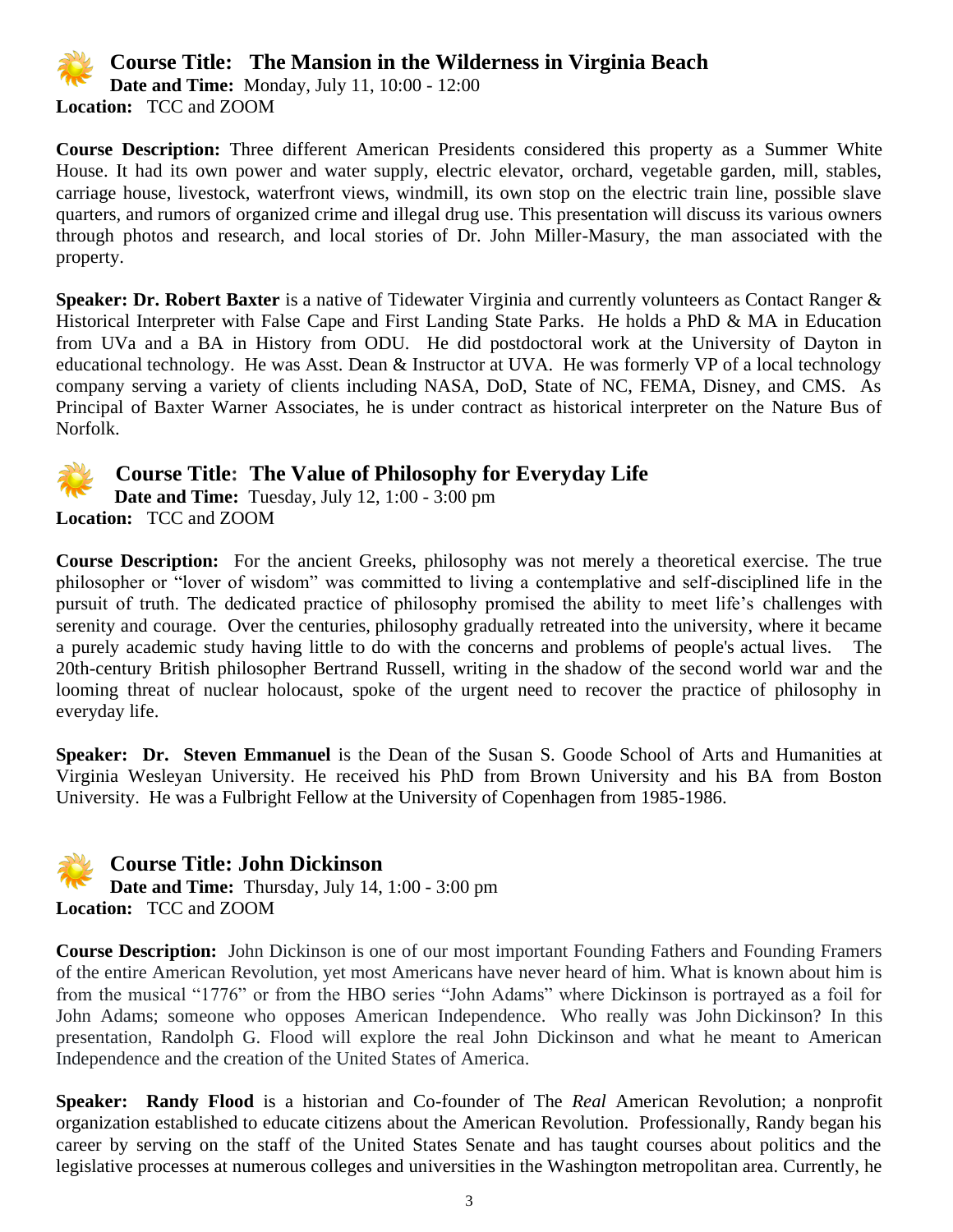resides in Williamsburg, Virginia, where he is working with the Washington Rochambeau Revolutionary Route Association to educate teachers, students, and communities about the national historic trail that Generals Washington and Rochambeau and their armies traveled to entrap Lord Cornwallis and his British army at Yorktown.



**Course Title: An Overview of Cyber Finance**

**Date and Time:** Tuesday, July 19, 10:00 - 12:00 **Location:** TCC and ZOOM

**Course Description:** Justin Chastain returns to give us some basic information about byte coins and other forms of Cyber Finance. While no investment recommendations will be included, we will leave with a better understanding of this confusing topic.

**Speaker: Justin Chastain**, is a Financial Wellness Manager and Vice President at Southern Bank. He has been teaching financial wellness classes in the area for many years.



# **Course Title: War of 1812**

**Date and Time:** Wednesday. July 20, 1:00 - 3:00 pm **Location:** TCC (*In-Person Only*)

**Course Description:** This program will focus on the events surrounding the War of 1812 in the Hampton Roads area and introduce aspects of naval and civilian life. Topics will include the roles of women during the war, the events and political climate of the time, the experiences of US Naval forces, significant battles of the period, and the ultimate conclusion of the war with England. Attendees will be encouraged to ask questions and even participate in explanations of facts and events. Speakers will be in period dress.

**Speakers: Andy Park** holds a MS in Educational Leadership from Old Dominion University and has been participating in historic reenactments for six years with sailors, soldiers, and pirates!

**Caroline Langdon** holds a BS in Psychology from McGill University and has more than 10 years developing and delivering programming for Historic Jamestown and Colonial Williamsburg.



**Course Title: Recycle your Life**

**Date and Time:** Thursday, July 21, 10:00 - 12:00 **Location:** TCC and ZOOM

**Course Description:** LifeNet Health is a non-profit, global leader in regenerative medicine and life sciences. Our mission is *Saving Lives. Restoring health. and Giving hope*. We fulfill our mission by focusing on three core areas: LifeNet Health's Organ Procurement Organization (OPO) saves more than six hundred lives annually through transplantation. LifeNet Health Biologics provides more than 700,000 tissue implants globally each year. LifeNet Health LifeSciences offers innovative human cell- and tissue-based solutions for biomedical researchers developing the next generation of therapies. The Community Education Department of the OPO is dedicated to maximizing organ, tissue, and eye registrations by engaging with the residents of Virginia and West Virginia.

**Speaker: Kevin Lyles,** as the Community Education Coordinator, educates the general public throughout the LifeNet Health Donation Service Area (DSA) about organ and tissue donation, with a goal of encouraging everyone to designate themselves as an Organ and Tissue donor. He worked in financial services for over 30 years as a banker and financial advisor and was the Vice President of Community Impact and Operations with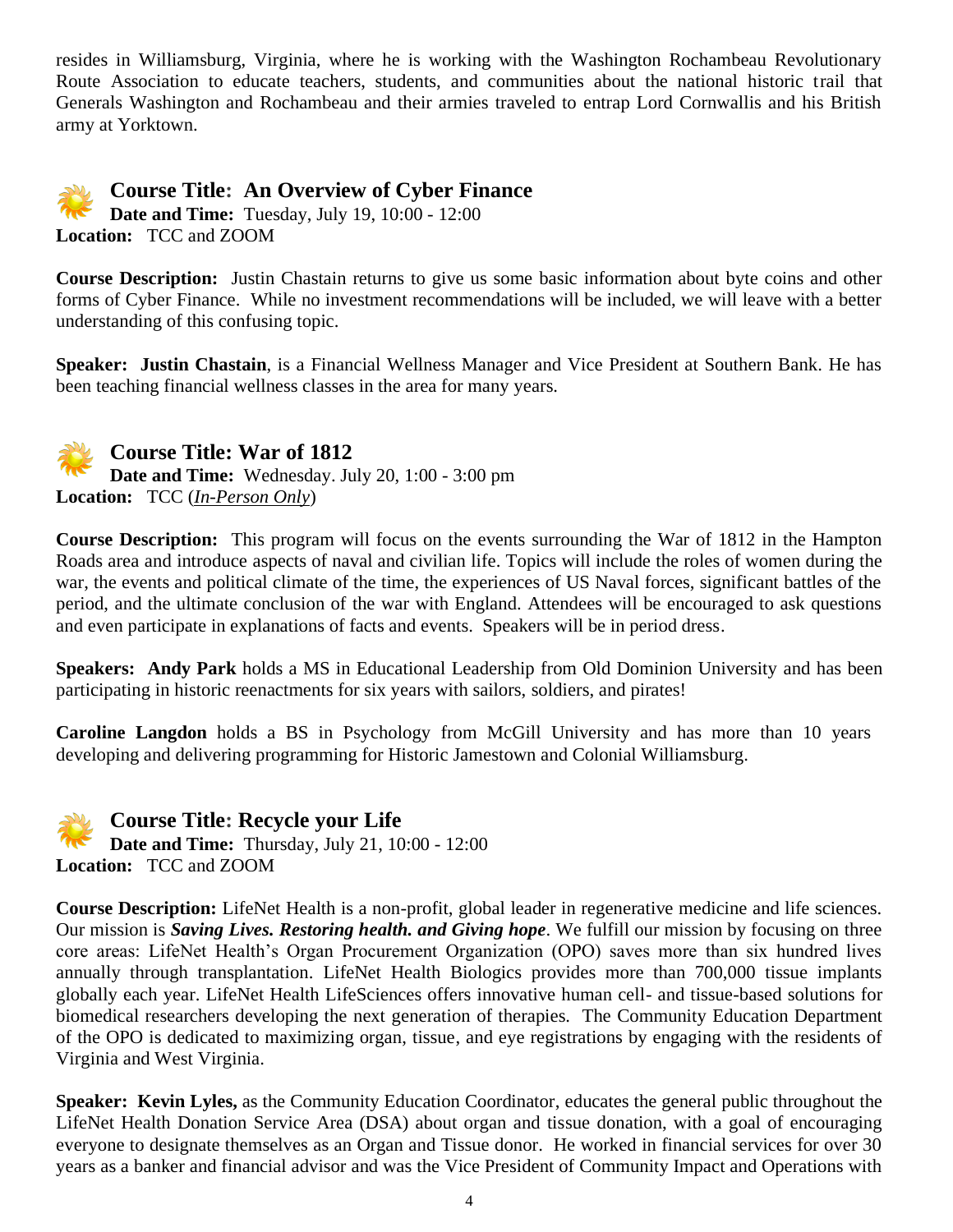the United Way of the Virginia Peninsula. He presently serves on the Christopher Newport University Diversity, Equity & Inclusion Advisory Council to the University President.

**Wallace Green** is a donation recipient & volunteer who will discuss his experience with LifeNet.



**Course Title: Ride 'Em Cowboy!**

**Date and Time:** Tuesday, July 26, 10:00 - 12:00 **Location:** TCC and ZOOM

**Course Description:** Westerns have been a part of movies since the beginning of cinema. "The Great Train Robbery" was released in 1903! Join movie buff Bill Myers as he looks at one of the most popular and enduring genres, the Western. From Tom Mix through Benedict Cumberbatch, Bill will explore the way Westerns have been popular all through the 20th and 21st centuries. With film clips galore, take a ride out west (which includes New Jersey and Spain).

**Speaker: Bill Myers** is retired from teaching Television Production for 16 years at the Virginia Beach Tech Center. After receiving his degree from Marietta College in Ohio he settled in the Hampton Roads area. His professional career included major radio and television production, including jobs at Channel 3, CBN, WNIS and TCC. He has long been a movie fan.



**Course Title: Camellias and Hydrangeas**

**Date and Time:** Thursday, July 28, 1:00 - 3:00 pm **Location:** TCC and ZOOM

**Course Description:** Learn about the varied species and cultivars of Camellias and Hydrangeas we can grow in Southeastern Virginia. Learn where to site them, how to water and fertilize them, most importantly how to prune and generally care for them. We will touch on any other issues that affect them. An hour or so will be spent on each group of plants

**Speaker: Michael Andruczyk** began working as the Virginia Cooperative Extension agent in Horticulture for Chesapeake in January 2005. He was promoted to Senior Extension Agent in July 2019. Before that, he worked for the Norfolk Botanical Garden in July 1993, first as Nursery/ Greenhouse Supervisor then Supervising Horticulturist and lastly as Curator of the Plant Collection. He earned a MS in Public Horticulture Administration from the University of Delaware.



**Course Title: Understanding Impressionism**: **Outcast to Adoration**

**Date and Time:** Tuesday, August 2, 10:00 - 12:00 **Location:** TCC and ZOOM

**Course Description:** In 1874 a group of artists, tired of having their work rejected by official Parisian galleries, held their own exhibition. Art critics declared that wallpaper was more artistic than the paintings that these renegade artists put on display. Within a year, this "wallpaper" art that we now call Impressionism would become the worldwide sensation it still is today.

**Speaker: Jared Setnar** earned his BA in History from Virginia Wesleyan University and a MS in European History from James Madison University. He is director of the Upper School at Chesapeake Bay Academy, where he teaches history.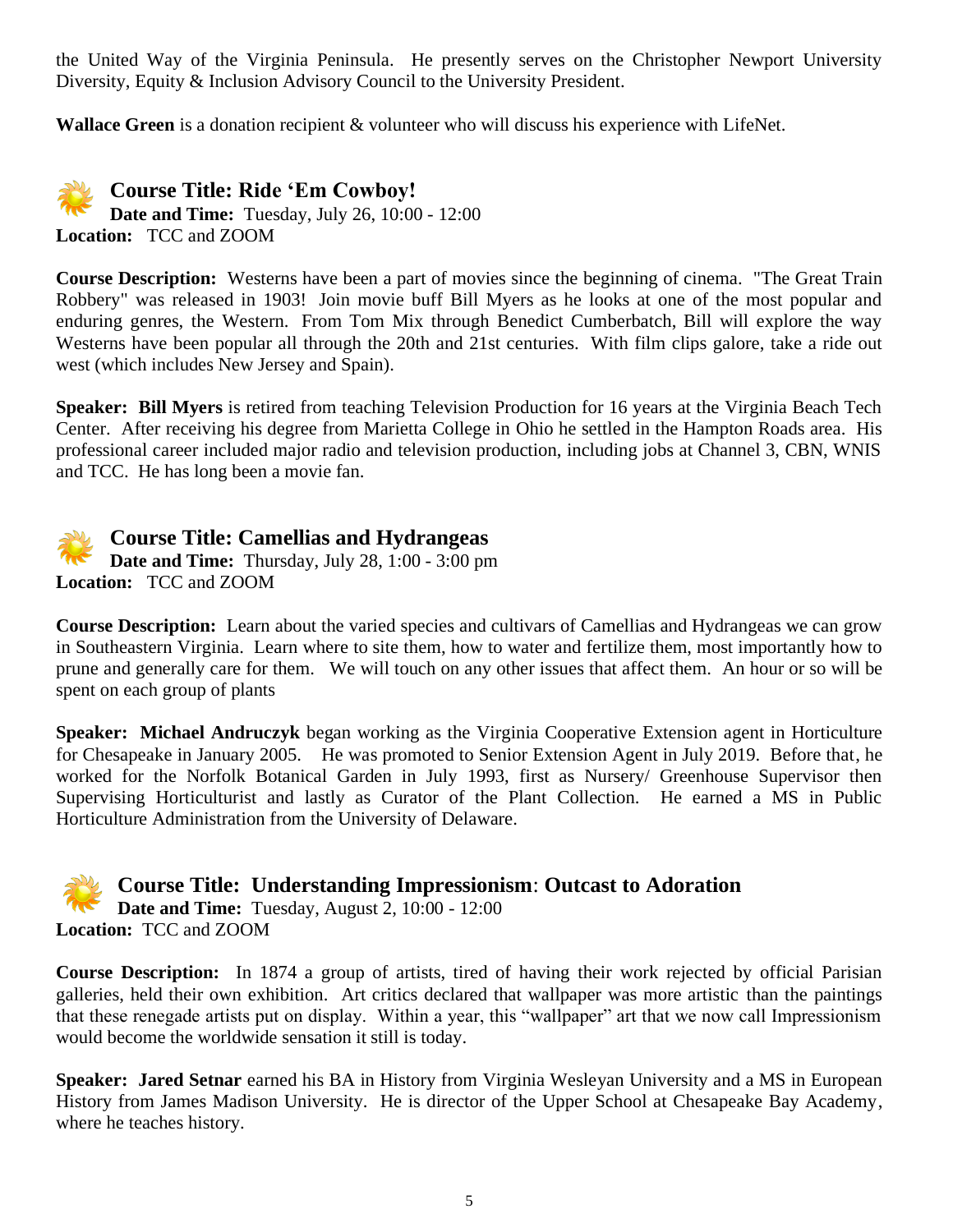**Course Title: Snakes in the Grass, Identification and Benefits of Local Reptiles Date and Time:** Wednesday, August 3, 1:00 - 3:00 p.m. **Location:** TCC (*In-Person Only*)

**Course Description:** Learn to identify the varieties of snakes found in Virginia, both venomous and nonvenomous, and hear about the many benefits of having snakes in our local ecosystem. Brian will introduce us to some educational reptiles and local snakes and will also tell us about the laws and regulations pertaining to snakes and other reptiles in our environment.

**Speaker: Brian Fiske** worked as a zookeeper at the Virginia Zoo for 11 years. As the owner of Acme Animal Control, he has been in the wildlife removal business since 2003. He is permitted by the Virginia Department of Wildlife Resources to provide reptile education, training, and special events.



# **Course Title: Landscape Ideas for Water Quality**

**Date and Time:** Thursday, August 4, 1:00 - 3:00 p.m. **Location:** TCC and Zoom

#### **Course Description:**

This will be a look at different ways we can protect water quality for different scale situations in the landscape. We will work with a site and utilize different techniques to make more interesting and attractive landscapes adjacent to water systems.

**Speaker: Michael Andruczyk** began working as the Virginia Cooperative Extension agent in Horticulture for Chesapeake in January 2005. He was promoted to Senior Extension Agent in July 2019. Before that he worked for the Norfolk Botanical Garden in July 1993, first as Nursery/ Greenhouse Supervisor then Supervising Horticulturist and lastly as Curator of the Plant Collection. He earned a MS in Public Horticulture Administration from the University of Delaware.



#### **Course Title: Bootleggers, Moonshiners, and Gangsters**

**Date and Time:** Monday, August 8, 10:00 - 12:00 **Location:** TCC and Zoom

**Course Description:** Several stories exist throughout the Tidewater area of a trade in illegal alcohol. One of the most notorious characters was Pungo's own Alonzo "Speed" Fentress, possibly one of the top three bootleggers on the East Coast. Some said he was indicted for murder over a dozen times and never convicted. We will also discuss Al Capone's local connection, especially his visits to the Cavalier Hotel and the Phoebus in Hampton, as well as the seven stills that operated in what is now First Landing State Park. All have been characters and places important to the unlawful manufacture, distribution, transportation, and trade in alcohol. This will be informative and fun!

**Speaker: Dr. Robert Baxter** is a native of Tidewater Virginia and currently volunteers as Contact Ranger & Historical Interpreter with False Cape and First Landing State Parks. He holds a PhD & MA in Education from UVA and a BA in History from ODU. He did postdoctoral work at the University of Dayton in educational technology. He was Asst. Dean & Instructor at UVA. He was formerly VP of a local technology company serving a variety of clients including NASA, DoD, State of NC, FEMA, Disney, and CMS. As Principal of Baxter Warner Assoc., he is under contract as historical interpreter on the Nature Bus of Norfolk.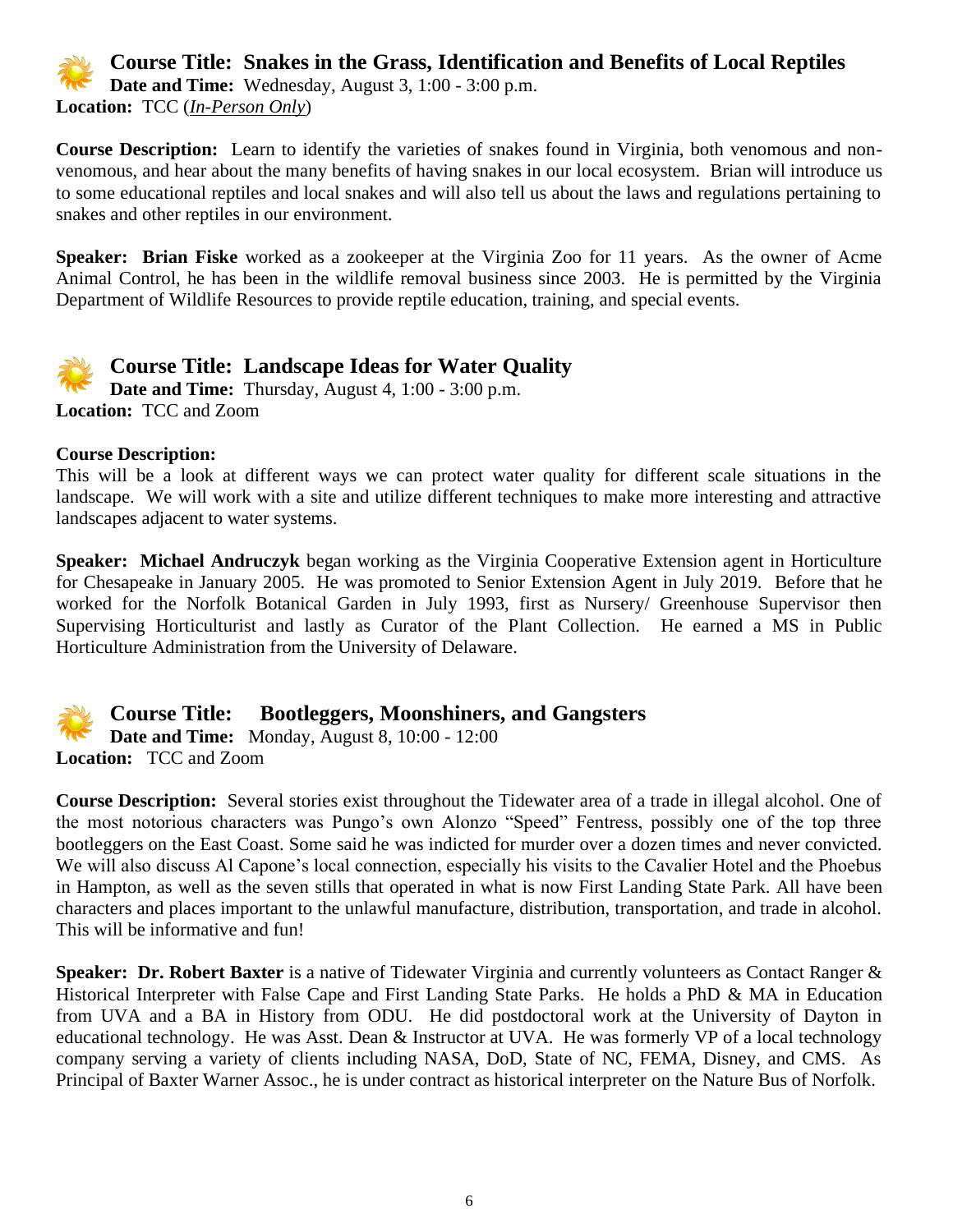

**Course Description:** Certain historical moments have defined the ways that U.S. citizens understand the Holocaust. They include the U.S. Army's liberation of Dachau and Buchenwald (1945), the Nuremberg Trials (1945-46), the trial of Adolf Eichmann in Jerusalem (1961), the miniseries *Holocaust* (1978) and the film *Schindler's List* (1993). Since the 1990s, however, scholars' understanding of the Holocaust has undergone a comprehensive metamorphosis, which has been informed, in part, by the opening of archives in the former Eastern Bloc countries, the primary sites of the killing fields. This course explores the new insights and interpretations that have come to light since the 1990s. It demonstrates that a full understanding of the Holocaust extends beyond knowledge of the concentration camps and the main perpetrators.

**Speaker: Dr. Sara Sewell** is a cultural historian currently teaching at Virginia Wesleyan University. She has a PhD in European Cultural History from the University of Wisconsin and does extensive research in Europe. Her research focuses on Germany in the 1920s and 1930s. She is Executive Director of The Lighthouse: Center for Exploration & Discovery.



## **Course Title: Native American Involvement in the American Revolution**

**Date and Time:** Tuesday, August 16, 1:00 - 3:00 p.m. **Location:** TCC and ZOOM

**Course Description:** Americans know very little about Native American tribal involvement in our War for Independence from Great Britain. More is known about the Plains Indians of the West in the post-American Civil War era than the Eastern Woodland Indians of the early colonial period. Whom did they support during the war? Americans, or the British? What role, if any, did they play? Were they respected, or viewed as savages? Join Randolph G. Flood as he discusses tribal Nations and their actions during our American Revolution.

**Speaker: Randy Flood** is a historian and Co-founder of The *Real* American Revolution, a nonprofit organization established to educate citizens about the American Revolution. Professionally, Randy began his career by serving on the staff of the United States Senate and has taught courses about politics and the legislative processes at numerous colleges and universities in the Washington metropolitan area. Currently he resides in Williamsburg, Virginia, where he is working with communities about the national historic trail that Generals Washington and Rochambeau and their armies traveled to entrap Lord Cornwallis and his British Army at Yorktown.



# **Course Title: Researching The Quakers**

**Date and Time:** Thursday, August 18, 10:00 - 12:00 **Location:** *ZOOM only*

#### **Course Description:**

It is estimated that half the people in the United States today who had ancestors living or moving through the mid-Atlantic region between 1680-1780 have at least one Quaker ancestor. This PowerPoint presentation explores the history, beliefs, and migratory patterns of  $17<sup>th</sup>$ -19<sup>th</sup> Century Quakers.

**Speaker: Dave Kleppinger** began researching his own Quaker ancestry after retiring in 2014 from a 40-year career in land planning and development. He holds a BA Degree in Political Science from Trenton State College and a Master's Degree in City & Regional Planning from Rutgers University. Dave also served a term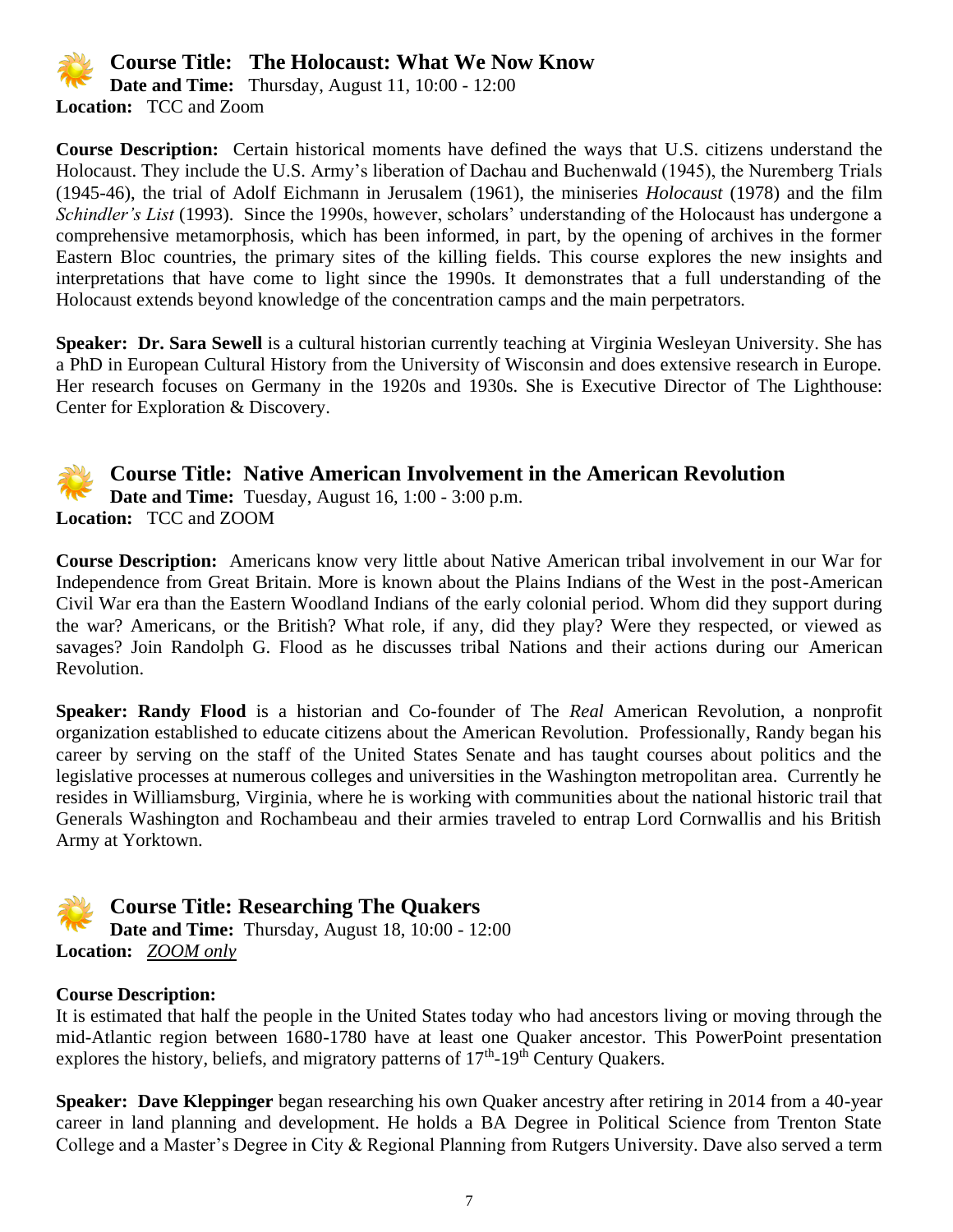on the Williamsburg, VA, City Council. He is a member of many genealogical societies including the Virginia Beach Genealogical Society.



**Course Title: Feathers for Native Americans from Birds of Latin America Date and Time:** Tuesday, August 23, 1:00 - 3:00 p.m. **Location:** TCC and ZOOM

**Course Description:** Conservation and preservation of endangered and threatened wild macaws, parrots and other exotic birds of Latin America is at the heart of the program to help Native Americans of the American Southwest and Latin America. By gifting, at no cost, molted exotic bird feathers, they use these feathers in religious ceremonies and for spiritual artifacts, which they have done for over a millennium. This helps save their habitat and prevents illegally trafficked feathers. Steve will explain who the Puebloan peoples are, why they use feathers, the reasons macaws and parrots are listed as threatened and endangered, and the toll it has taken on birds worldwide.

**Speaker: Steve James**, "The Featherman," a Virginia Beach resident, first learned about the importance of feathers to the Puebloan peoples over 30 years ago while touring the area. He continues this important work today through the organization he founded, "Feathers for Native Americans," a  $501(c)(3)$  nonprofit organization. He is looking to partner his program with a local university or one in the Southwestern United States.



**Course Title: US-China-Taiwan Relations**

**Date and Time:** Thursday, August 25, 1:00 - 3:00 p.m. **Location:** TCC and ZOOM

**Course Description:** This presentation will introduce the origin and current development of the Cross-Taiwan Strait issue and discuss how this issue interacts with the broader US-China relationship.

**Speaker: Cathy Wu** is an assistant professor of political science at Old Dominion University. Her research focuses on the role of domestic politics in international conflict and foreign policy with a regional focus on East Asia. She published academic articles in *Journal of Conflict Resolution* and *International Studies Quarterly* and was quoted in *Bloomberg* and *Vox.* She received her PhD in Government at the University of Texas at Austin.



**Siteseers:** This special interest group for ILR members is made up of members who enjoy independent travel near and far and like to share their experiences and helpful tips with others. *It's free and fun!* **Please contact Nancy McWilliams for information concerning the summer meeting schedule or to be added to the participation list**. njm622@icloud.com

This group is not related to the ILR Travel Committee, which plans day and overnight trips specifically for ILR.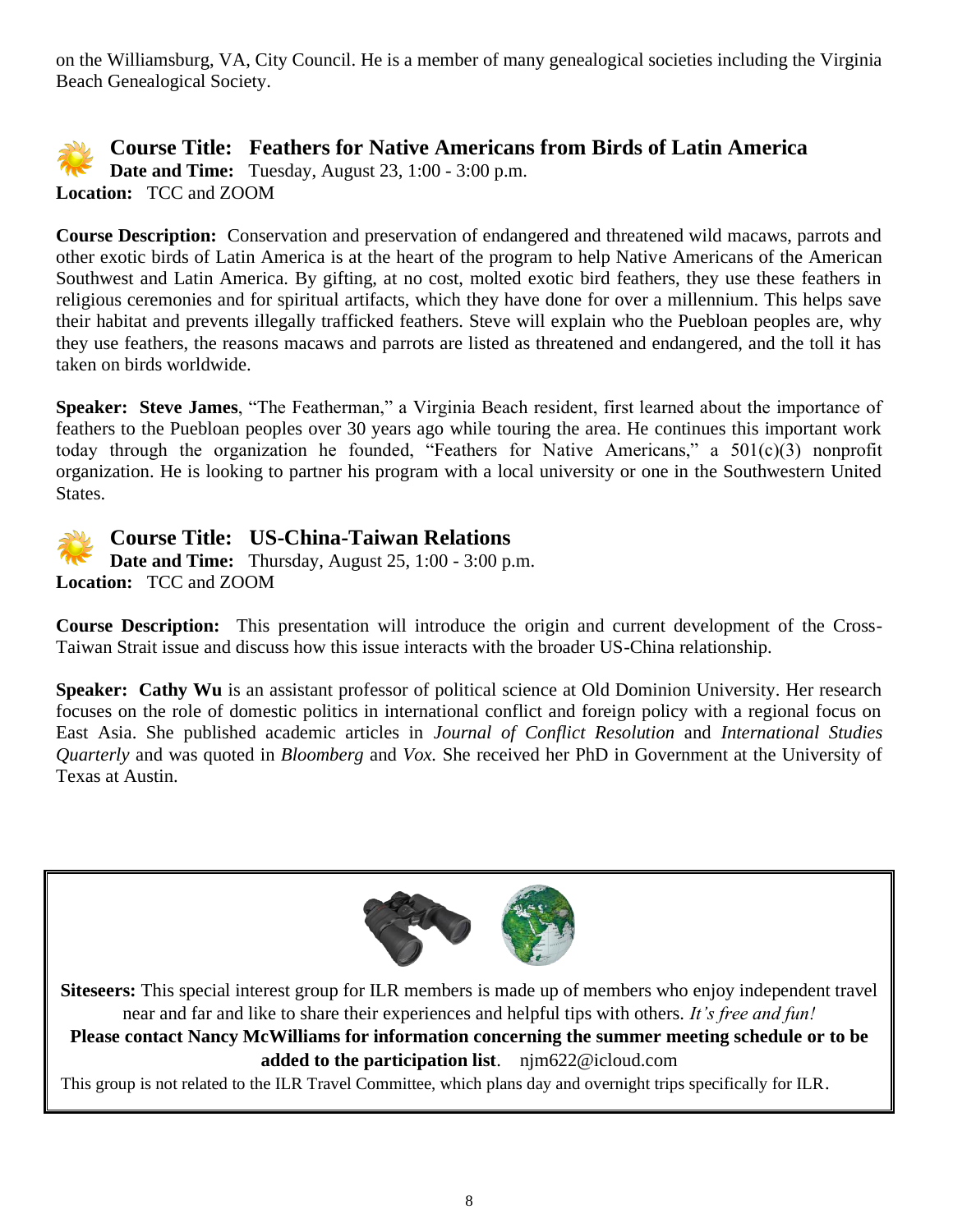

# **Tour of Maya Lin: A Study of Water Presented by the Virginia Museum of Contemporary Art**

Please join your fellow ILR members for a guided tour of this very special exhibit. Maya Lin is one of the most renowned visual artists of our time, beginning her nationally recognized career at the age of 21 with **the creation of the Vietnam Veterans Memorial in Washington, D.C.** Water has always been an important subject of Lin's environmentally focused artistic works spanning several decades. Her works not only invite discovery, but also encourage contemplation about the many ways in which we need water and manage its powerful bearings on our environment.

DATE and TIME: **Friday, July 8, 2022. Two 45 minute tours are offered, 10:15 and 11:15.** Please make your choice when you register. Maximum size for each tour is 20 participants.

# **Reservation deadline: Monday, June 27, 2022, or when maximum numbers are met.**

*Meet in the museum lobby 10 minutes before your tour. We will do our best to get you in with your friends, but please be aware that we may not be able to do so.*

**LOCATION**: 2200 Parks Avenue, Virginia Beach, VA 23451 A few wheelchairs and gallery stools are available.

**PARKING**: There is plenty of free on-site parking at the museum.

**COST**: \$5 (includes administrative fee and donation).

For those wishing to make an afternoon that includes a meal, numerous restaurants are in close driving distance to the museum or at the oceanfront.

If you have any questions on the day of the tour, feel free to call or text Carrie Knott (757) 636-7388.

#### *An ILR Social Committee Event*